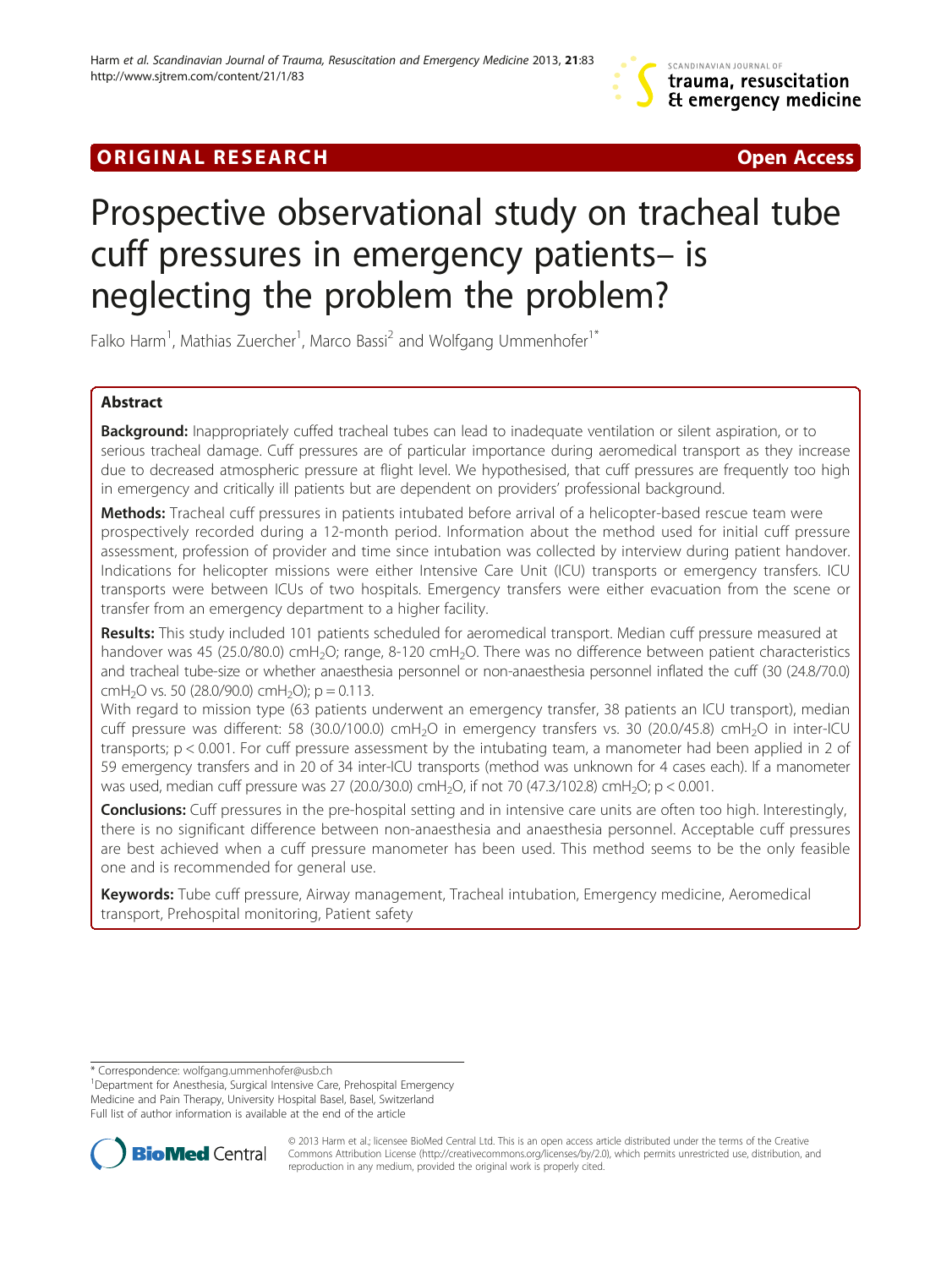# Background

For emergency patients, tracheal intubation with a cuffed tube remains the gold standard for securing the airway. Compared with other airway tools, only cuffed tracheal tubes are able to prevent aspiration. In addition, for controlled ventilation, air leakage must be minimised. This is especially important during the transfer and relocation of patients. In emergency situations, the risk of over-inflation is high [\[1-3](#page-4-0)]. There is evidence from studies and case reports that over-inflation of the tracheal cuff can cause various complications including rather benign complaints such as sore throat or hoarseness and mild mucosal damage expressed by transient blood-streaked expectorant [[4-6\]](#page-4-0), but also serious complications such as tracheal stenosis or even tracheoesophageal fistula or tracheal rupture [[7-12\]](#page-5-0).

Possible damage from inappropriately high cuff pressures is a well-known hazard in long-term (days) ventilated patients but is a less recognised problem in short-term (hours) intubated patients. Nevertheless, a recent publication demonstrated that mucosal damage also occurs in short-term (1-3 hours) intubated patients [[4](#page-4-0)]. Emergency patients are especially prone to cuff pressures that remain unmeasured for hours [\[1](#page-4-0)].

In addition, cardiac output and blood pressure in emergency patients are often compromised, and low capillary pressure has been shown to influence tracheal mucosal perfusion [[13,14](#page-5-0)] resulting in damage that can occur at lower cuff pressures than in haemodynamically stable patients.

Because situations in emergency and critically ill patients are more complex and team compositions are often not as well-rehearsed as in elective hospital intubation settings, we hypothesised that cuff pressures are frequently too high and depend on the provider's professional background.

# Methods

The study was approved by the local Institutional Review Board (Ethikkommission beider Basel) as a quality assurance investigation. Requirement for written informed consent was waived by the Institutional Review Board.

### Study design

This prospective observational study occurred over a 12 month period. Inclusion criteria included all mechanically ventilated patients scheduled for aeromedical transport and intubated with a cuffed tracheal tube. Exclusion criteria were: (i) patients who were intubated by the study group; (ii) devices other than regular tracheal tubes (e.g. double-lumen tubes, laryngeal tubes or tracheostomy tubes); (iii) technical problems (e.g. incompatibilities between the cuff pilot and the cuff-pressure manometer or damaged tube cuffs); and (iv) patients in whom the study setting seemed unsuitable due to safety concerns (e.g. heavy workload for the emergency physician, cardiovascular or respiratory instability, multi-resistant infections, or time pressure due to surrounding circumstances such as weather or daylight conditions).

Initial cuff pressures were measured before loading the patient into the helicopter, using a commercially available cuff-pressure manometer (Mallinckrodt, Hazelwood, MO, USA). As all emergency physicians working on the helicopter were anaesthesiologists familiar with the manometer from their anaesthesia practice, no formal training was required. Cuff pressure was considered "elevated" if the value was  $\geq 30$  cmH<sub>2</sub>O.

The local team present at the handover was questioned about the professional background of the person who had inflated the cuff (anaesthesia vs. non-anaesthesia personnel and physician vs. nurse/paramedic staff). In addition, the technique used for cuff inflation was recorded, specifically if cuff pressure was measured or if it was estimated clinically.

For safety reasons, after measurement by the investigating helicopter team, cuff pressure was adjusted to 25 cmH2O. Besides this intervention, there was no further change in patient management.

#### Setting

The study was performed in cooperation with Swiss Air-Rescue (REGA, Zurich, Switzerland). The helicopter base was located at the Euro-Airport Basel and serves the tri-border region of Switzerland, Germany and France. The helicopter emergency medical services crew consisted of a pilot, a paramedic-flight assistant and a board certified anaesthesiologist or anaesthesiologist at certification level with an additional board-certification in pre-hospital emergency medicine.

### Data collection and processing

The following parameters were assessed: cuff pressure before helicopter take off; type of mission ("emergency transfers" (patients with tracheal intubation on scene or in the emergency department) or "ICU transfers" (intensive care inter-hospital transfer)); time between intubation and the initial cuff pressure measurement; tube size and insertion depth (tip to teeth in cm); and patient characteristics (sex, age and estimated height and weight).

Data were recorded using printed forms and later transferred into a Microsoft Excel® 2000 worksheet (Microsoft Corp., Redmond, WA, USA).

### Data analysis

Data were analysed using IBM SPSS Statistics 19.0 (IBM Corp., Armonk, NY, USA). Data are presented as descriptive statistics (median  $(25/75$  percentiles); mean  $\pm$  SD).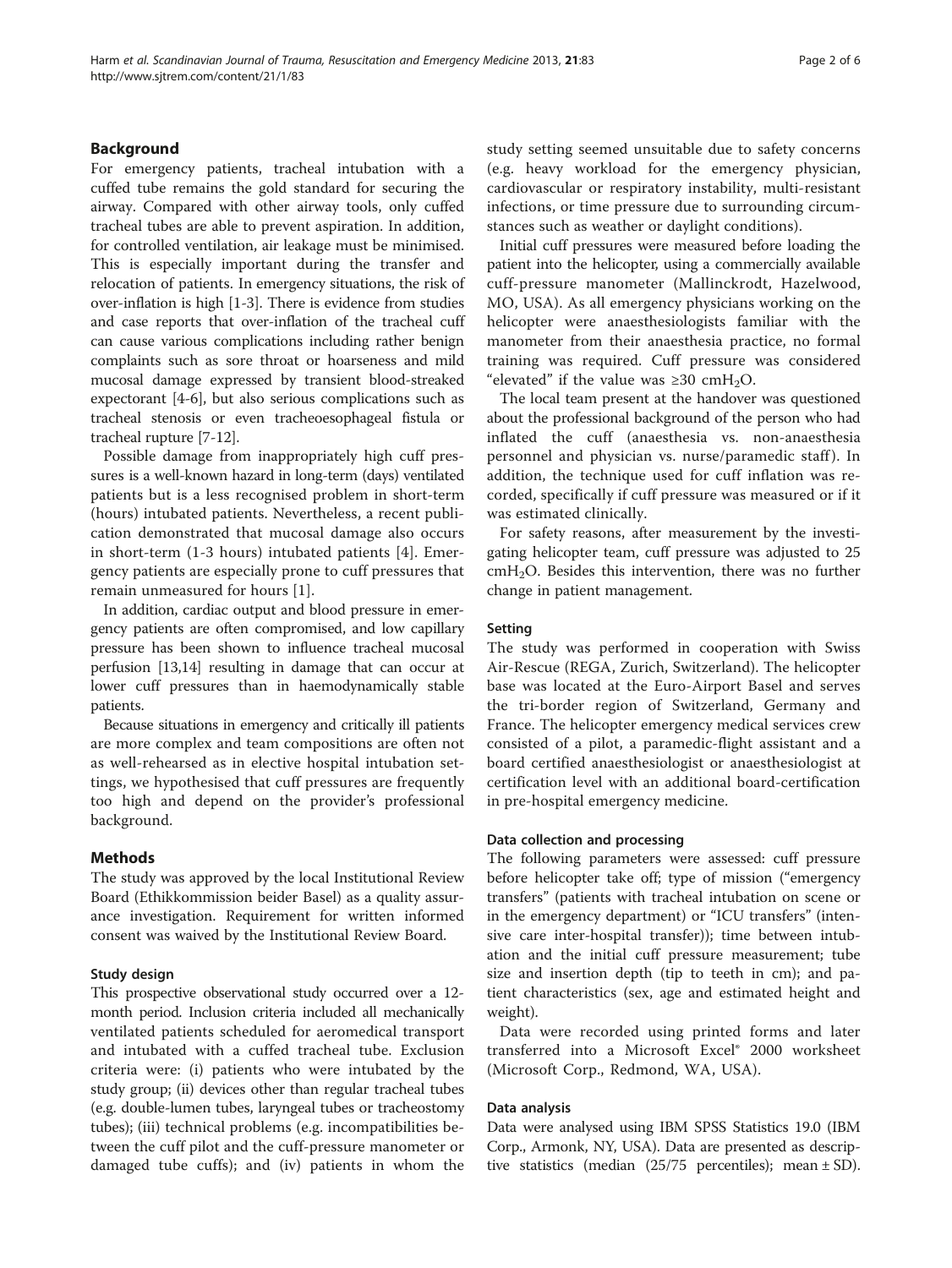<span id="page-2-0"></span>

Mann-Whitney U test was used for comparison between continuous variables. Chi-square tests were used for categorical data. Values of p < 0.05 were considered significant.

### Results

After exclusion based on the specified criteria, data of 101 patients were included in the study (Figure 1). Patient demographics were distributed as follows: 77 (76%) were male; mean age was  $54 \pm 20.1$  years (range, 10-85 years), 95 (94%) were  $\geq$ 18 years. Tube diameters are shown in Table 1. Regarding mission type, the majority of patients  $(n = 63)$  underwent an emergency transfer and 38 patients an ICU transfer.

Median initial cuff pressure measured was 45 (25.0/80.0) cmH<sub>2</sub>O (mean  $55 \pm 34.7$  cmH<sub>2</sub>O; range, 8-120 cmH<sub>2</sub>O). There was no difference in cuff pressures dependent on patient characteristics (i.e. sex, age) or tracheal tube diameter. Values of initial cuff pressure were not different if anaesthesia personnel (nurse or anaesthesiologist) or nonanaesthesia personnel (nurse or physician) had inflated the cuffs (median 30 (24.8/70.0) vs. 50 (28.0/90.0) cmH<sub>2</sub>O, mean  $46 \pm 31.5$  vs.  $60 \pm 35.1$  cmH<sub>2</sub>O); p = 0.113.

Mission type significantly influenced cuff pressure values: 58 (30.0/100.0) cmH<sub>2</sub>O for emergency transfers vs. 30  $(20.0/45.8)$  cmH<sub>2</sub>O for ICU transfers (mean 64 ± 36.4 vs.  $38 \pm 24.5$  cmH<sub>2</sub>O); p < 0.001.

Duration between tracheal intubation and patient handover was  $40 \pm 41.1$  minutes (range, 0-220 minutes) in emergency transfers and  $97 \pm 167.4$  minutes (range, 0-840 minutes) in ICU transfers. The highest percentage of elevated cuff pressures (defined as  $\geq$ 30 cmH<sub>2</sub>O) was found in patients intubated within one hour of measuring (Table [2\)](#page-3-0). Median cuff pressures in patients intubated

 $<60$  minutes (n = 65) and  $\geq 60$  minutes (n = 30) before measurement were 45 (26.5/87.5) and 42 (23.0/80.0) cmH<sub>2</sub>O (mean  $56 \pm 35.7$  and  $51 \pm 35.4$  cmH<sub>2</sub>O), respectively.

Different methods for cuff pressure assessment, if any, were applied by the intubating team: a manometer was applied in 22 cases (22%); a specific volume of air was inflated in 14 cases (14%); the palpatory method was used in 10 cases (10%); and the acoustic method was used in one case. In 46 patients (46%), cuff pressures had not been checked by any method, and in 8 cases the referring person could not provide any information on the type of measurement, if any. ICU transfers showed a higher percentage of "measurement" (20 of 34, 59%) compared with emergency transfers (2 of 59, 3%), for 4 patients in each group the technique was unknown.

Different methods of checking showed different cuff pressure values (Figure [2](#page-3-0)). If a manometer was used, median cuff pressure was  $27$  (20.0/30.0) cmH<sub>2</sub>O, if not 70 (47.3/102.8) cmH<sub>2</sub>O (mean  $27 \pm 8.7$  vs.  $65 \pm 35.6$  cmH<sub>2</sub>O); p < 0.001. Apart from one cuff pressure evaluated using the acoustic method, manometer measurement was the only method with a median cuff pressure  $<30$  cmH<sub>2</sub>O.

Table 1 Absolute (relative) frequency of tracheal tubes used in women/men  $>18$  years (n = 95)

|      |                          |  | $TT 6.5$ $TT 7.0$ $TT 7.5$ $TT 8.0$ $TT 8.5$      |           |
|------|--------------------------|--|---------------------------------------------------|-----------|
|      |                          |  | <b>Female</b> $1(4\%)$ 5 (22%) 10 (44%) 7 (30%) - | 23 (100%) |
| Male | $\overline{\phantom{a}}$ |  | 2 (3%) 10 (15%) 41 (59%) 16 (23%) 69 (100%)       |           |

 $TT =$  tracheal tube (internal diameter in mm).  $TT$  not recorded:  $n = 3$ . Patients  $<$ 18 years: n = 6.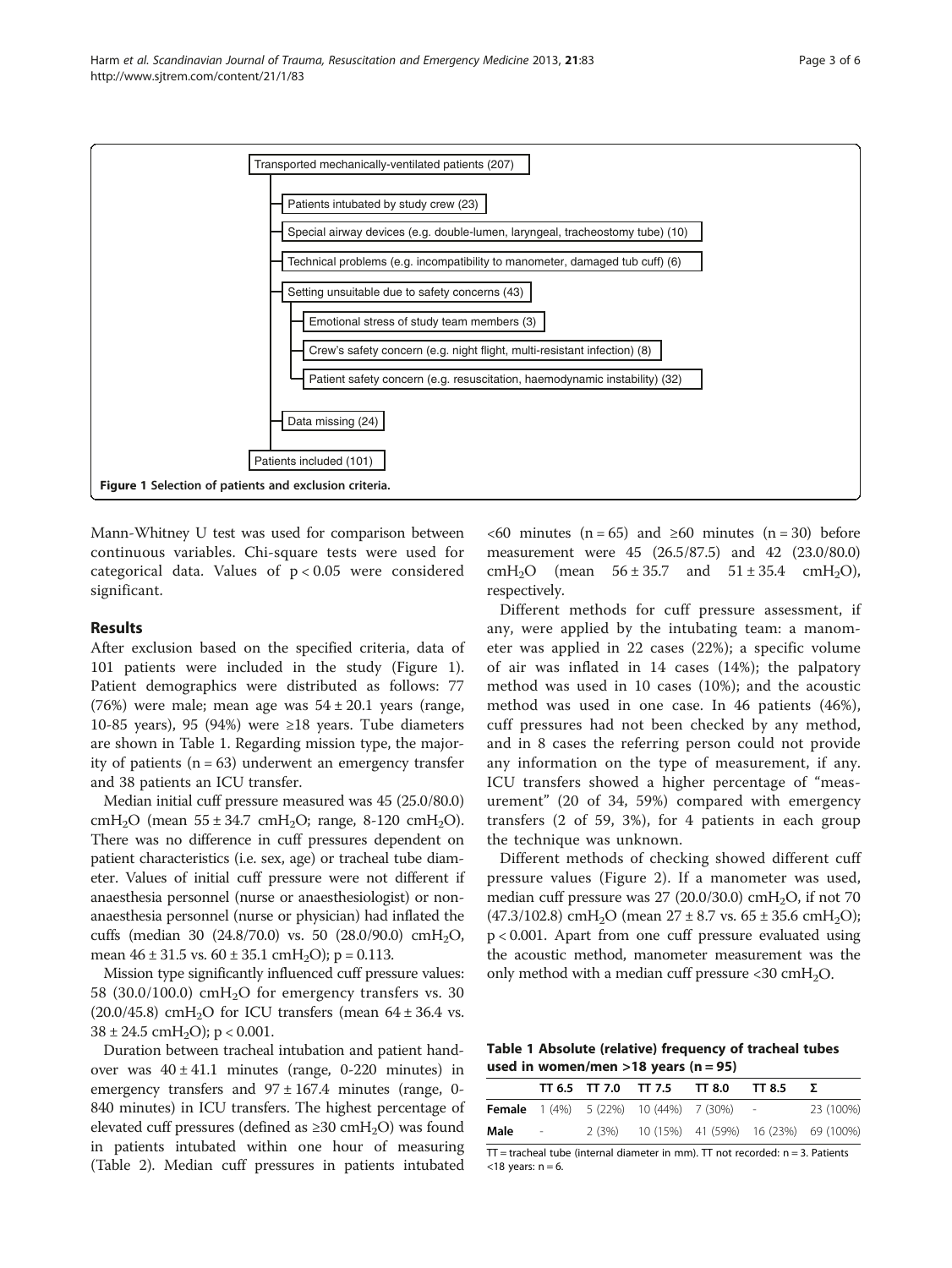<span id="page-3-0"></span>Table 2 Initial cuff pressures dependent on time intubated prior to the measurement

|                    | <60 minutes | 60-119 minutes | $>120$ minutes |
|--------------------|-------------|----------------|----------------|
| n                  | 65          | 16             | 14             |
| $P_{init}$ < 30    | 19 (29%)    | 6 (38%)        | 5 (36%)        |
| $P_{init} \geq 30$ | 46 (71%)    | 10 (62%)       | 9(64%)         |

 $n =$  number of cases.  $P_{init} =$  initial cuff pressure (measured in cmH<sub>2</sub>O). Data missing:  $n = 6$ .

# **Discussion**

Tracheal tube cuff pressures in patients intubated prior to aeromedical transport are generally too high. This finding is independent of patient characteristics, tube diameter and time since intubation. In particular, professional background of those who performed intubation had no influence. Contrary to expectation, anaesthesia personnel did not reliably control the appropriateness of the cuff inflation. Cuff pressures were much higher in emergency transfers than in ICU transfers. Elevated cuff pressures in tracheally intubated patients prior to emergency transfer have been demonstrated in the prehospital and the emergency department setting [[1-3](#page-4-0)[,15,16](#page-5-0)]. Correlation between high cuff pressure and tracheal injury has been known for decades [[13,17,18\]](#page-5-0). This may be especially harmful for intubated patients scheduled for airborne transportation. During helicopter transfer of tracheally intubated patients, cuff pressures have been shown to dangerously increase in spite of cuff control

prior to ascent [[19](#page-5-0),[20](#page-5-0)]. Similar results have been reported for fixed-wing air-medical retrieval [\[15,20](#page-5-0)] and in an in vitro study simulating flight-level changes in an altitude chamber [[21](#page-5-0)]. If not controlled prior to or monitored during air transfer, high pre-existing pressures will reach extreme values.

Tracheal mucosal blood flow has been shown to be impaired at cuff pressures ≥30 cmH<sub>2</sub>O [\[13\]](#page-5-0). Animal data suggest ischaemic injury to the tracheal mucosa when cuff-to-tracheal wall pressures ≥20 mmHg persist for 15 minutes [\[22](#page-5-0)]. As many emergency transfers of patients involve haemodynamically unstable patients with significant hypotension, blood flow in the tracheal mucosa may be compromised at even lower inflation pressures. In a canine model, capillary mucosal perfusion was already significantly reduced at 22 mmHg mucosal contact pressure during hypotension (defined as a mean arterial pressure (MAP) of 50 mmHg during a period of 15 minutes) [\[14](#page-5-0)]. In a rabbit model, tracheal mucosal blood flow was diminished according to the ratio of cuff / MAP: if cuff pressure was 20 to 30% of MAP (which at a MAP of 75 mmHg, corresponds to cuff pressures of 15–22.5 mmHg), there already was a marked reduction of microvascular tracheal mucosal blood flow over the cartilages. To safely avoid total ischaemia, cuff pressure must not have exceeded 40% of MAP [[20](#page-5-0)].

A recent multicentre study recorded cuff pressures in an operating room setting and showed much higher than optimal values if pressure was estimated by

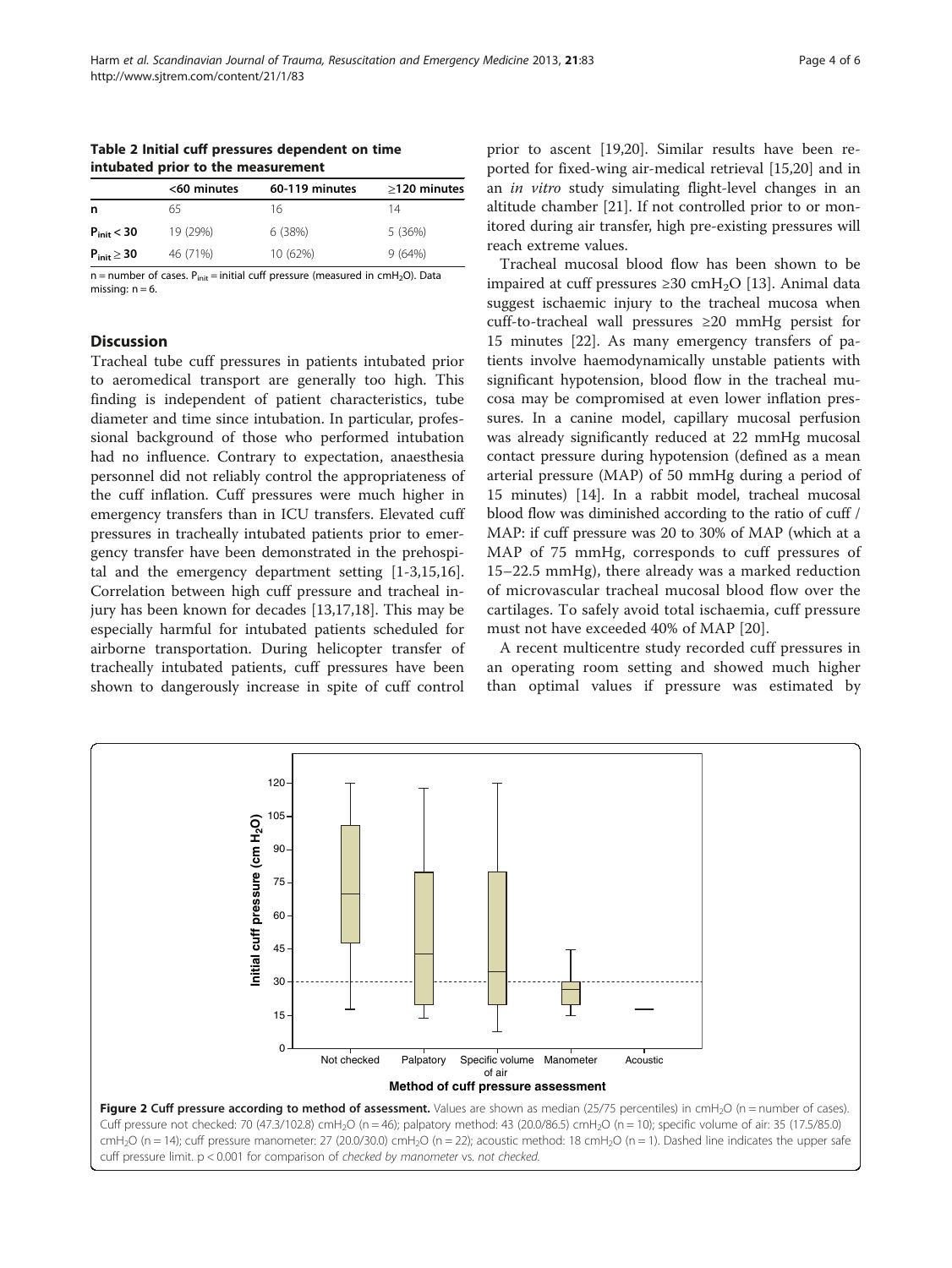<span id="page-4-0"></span>clinical judgement alone [4]. In addition, the same study demonstrated by clinical evaluation and fibreoptic control that sore throat, hoarseness and bloodstreaked expectoration 24 hours after extubation and, respectively, mucosal injury observed by fibreoptic bronchoscopy immediately after removal of the tube were significantly higher in the non-pressure controlled group. These complications already occurred in procedures as short as 1-3 hours.

For brief procedures lasting only a few hours, most anaesthesiologists pay little attention to tube cuff inflation pressure [4]. Several methods to prevent nonphysiological tracheal tissue compression have been suggested and even new simple-to-use devices such as a pressure-sensing syringe have been proposed [\[23-25](#page-5-0)]. For the most common method of pressure control, the pilot balloon palpation, studies have shown a prevailing inability of clinical staff members to accurately determine the pressure [\[23,26](#page-5-0)]. In a more recent investigation, the tendency to overinflate tube cuffs was still dominating, and even more disturbing, this problem was more common in the group of highly experienced anaesthesiologists [[27\]](#page-5-0).

In our study, cuff pressures were not controlled at all in nearly half of the cases. In "controlled" cases, the most frequent technique for assessment was measuring using a manometer, followed by insufflating a "specific volume of air", "palpatory" and "acoustic" methods, whereupon measurements had been performed prior to almost all ICU transfers. Techniques other than direct measurement are unreliable in the prehospital setting.

Acceptable cuff pressures are best achieved by using a manometer.

### Limitations

There are several limitations to this study. During the study period, about half of all mechanically-ventilated, aeromedically-transported patients could not be included (Figure [1\)](#page-2-0). Nearly one quarter of these were excluded to avoid bias, because they were intubated by the study team itself. About one-third were excluded due to patient safety concerns during immediately life-threatening situations during which over-inflation of the cuff is possibly more common. In addition, the cuff pressure was measured using an analogue pressure gauge with awareness of its limited accuracy. We decided to use this routine device with regard to implementation in daily practice. In just one case using the acoustic method, did we evaluate a cuff pressure within the target range. Unfortunately, this method is generally not feasible in the prehospital setting due to noisy environmental conditions. A further limitation is the involvement of several physicians in the study. We did not test interobserver reliability. Furthermore, we did not collect outcome data.

#### Conclusions

Tracheal tube cuff pressures in patients intubated prior to aeromedical transport are too high. In our study, cuff pressures were not controlled at all in nearly half of cases. Awareness about this circumstance seems to be absent from daily practice in emergency situations; this seems to apply to anaesthesia personnel, too. We, therefore, recommend the mandatory routine use of a cuff pressure manometer to avoid inappropriately high cuff pressures. Use of a 5 ml syringe may be a perferable pragmatic alternative to the traditional 10 ml syringe. Acknowledging the dangerous increase of cuff pressures during subsequent airborne transport, medical teams responsible for transfer of intubated patients must monitor tracheal tube cuff pressures and adjust the pressures appropriately.

#### Competing interests

The authors declare that they have no competing interests.

#### Authors' contributions

FH helped analyse the data and write the manuscript, and performed the statistical analysis. MZ is responsible for the study design, helped analyse the data, and write the manuscript. MB helped collect and analyse the data. WU participated in the study design, helped collect and analyse the data and write the manuscript. All authors read and approved the final manuscript.

#### Acknowledgements

The authors wish to thank the staff of Swiss Air-Rescue, helicopter base Basel, who collected the data and Allison Dwileski, BS, for expert editorial assistance.

#### Funding

Funding was provided by the Department for Anesthesia, Surgical Intensive Care, Prehospital Emergency Medicine and Pain Therapy, University Hospital Basel, Switzerland.

#### Author details

<sup>1</sup>Department for Anesthesia, Surgical Intensive Care, Prehospital Emergency Medicine and Pain Therapy, University Hospital Basel, Basel, Switzerland. 2 Department of Anaesthesia, St. Claraspital, Basel, Switzerland.

Received: 7 August 2013 Accepted: 22 November 2013 Published: 4 December 2013

#### References

- 1. Chapman J, Pallin D, Ferrara L, Mortell S, Pliakas J, Shear M, Thomas S: Endotracheal tube cuff pressures in patients intubated before transport. Amer J Emerg Med 2009, 27:980–982.
- 2. Svenson JE, Lindsay MB, O'Connor JE: Endotracheal intracuff pressures in the ED and prehospital setting: is there a problem? Amer J Emerg Med 2007, 25:53–56.
- 3. Tollefsen WW, Chapman J, Frakes M, Gallagher M, Shear M, Thomas SH: Endotracheal tube cuff pressures in pediatric patients intubated before aeromedical transport. Pediatr Emerg Care 2010, 26:361-363.
- Liu J, Zhang X, Gong W, Li S, Wang F, Fu S, Zhang M, Hang Y: Correlations between controlled endotracheal tube cuff pressure and postprocedural complications: a multicenter study. Anesth Analg 2010, 111:1133–1137.
- McHardy FE, Chung F: Postoperative sore throat: cause, prevention and treatment. Anaesthesia 1999, 54:444–453.
- 6. Suzuki N, Kooguchi K, Mizobe T, Hirose M, Takano Y, Tanaka Y: Postoperative hoarseness and sore throat after tracheal intubation: effect of a low intracuff pressure of endotracheal tube and the usefulness of cuff pressure indicator. Masui 1999, 48:1091–1095.